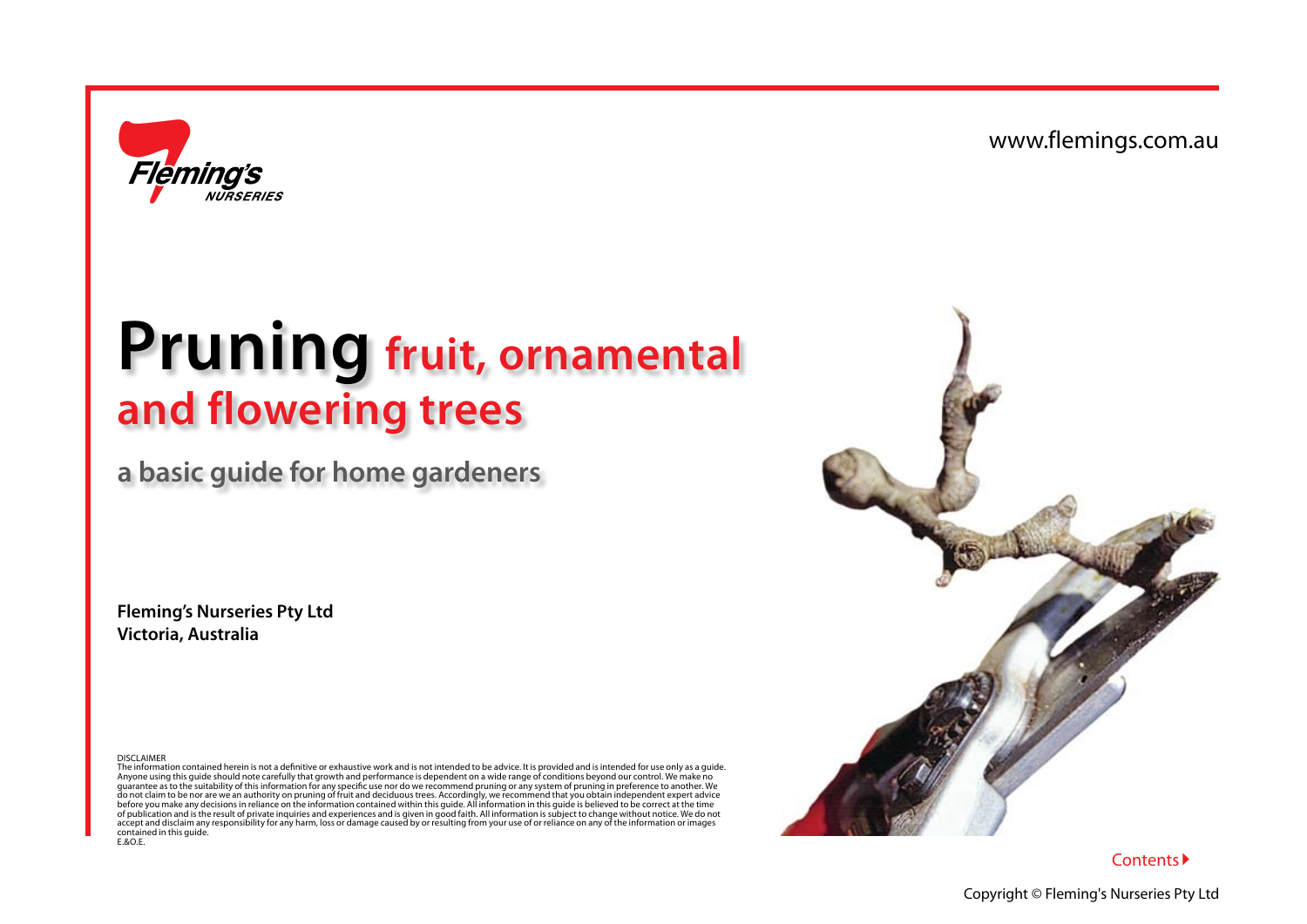

# <span id="page-1-0"></span>**Contents**

[Introduction](#page-2-0) [Winter Pruning vs. Summer Pruning](#page-3-0)

- [Winter Pruning](#page-3-1)
- Summer Pruning
- [How much is too much?](#page-3-2)

#### [Tree basics](#page-4-0)

- [Terminology explained](#page-4-1)
- [After planting a bare-rooted tree](#page-5-0)

#### [Framework pruning and detail pruning](#page-6-0)

- [Framework pruning for a 'vase-shape' tree](#page-6-1)
- [Second and subsequent years framework pruning](#page-7-0)
- [Pruning a 'central leader' tree](#page-8-0)
- [When to prune fruit trees](#page-8-1)
- [How high will the tree grow?](#page-9-0)
- [Learning to prune](#page-10-0)
- [Pruning specific fruit tree types](#page-10-1) [Almonds](#page-11-0)
- [Almond renewal system](#page-11-1)

#### [Apricots](#page-12-0)

 [- Managing apricot sprigs](#page-12-1)

#### [Apples and Pears](#page-13-0)

- [Spur maintenance](#page-13-1)
- [Cherries](#page-15-0)
- [Plums](#page-16-0)
- [Peaches and Nectarines](#page-17-0)
- [Deciduous flowering trees](#page-18-0)
- [When to prune a flowering tree](#page-18-1)
- [Pollarding flowering trees](#page-18-2)

#### [Deciduous ornamental trees](#page-19-0)

- [Pollarding deciduous ornamental trees](#page-19-1)
- [Replacing a damaged central leader](#page-19-2)

#### [Weeping Trees](#page-20-0)

- [Pruning weepers](#page-20-1)
- [Pruning a newly planted weeper](#page-20-2)

#### [Weeping Birch](#page-21-0)

[Other fruit and nut types](#page-22-0)

#### [Home](#page-0-0)

www.flemings.com.au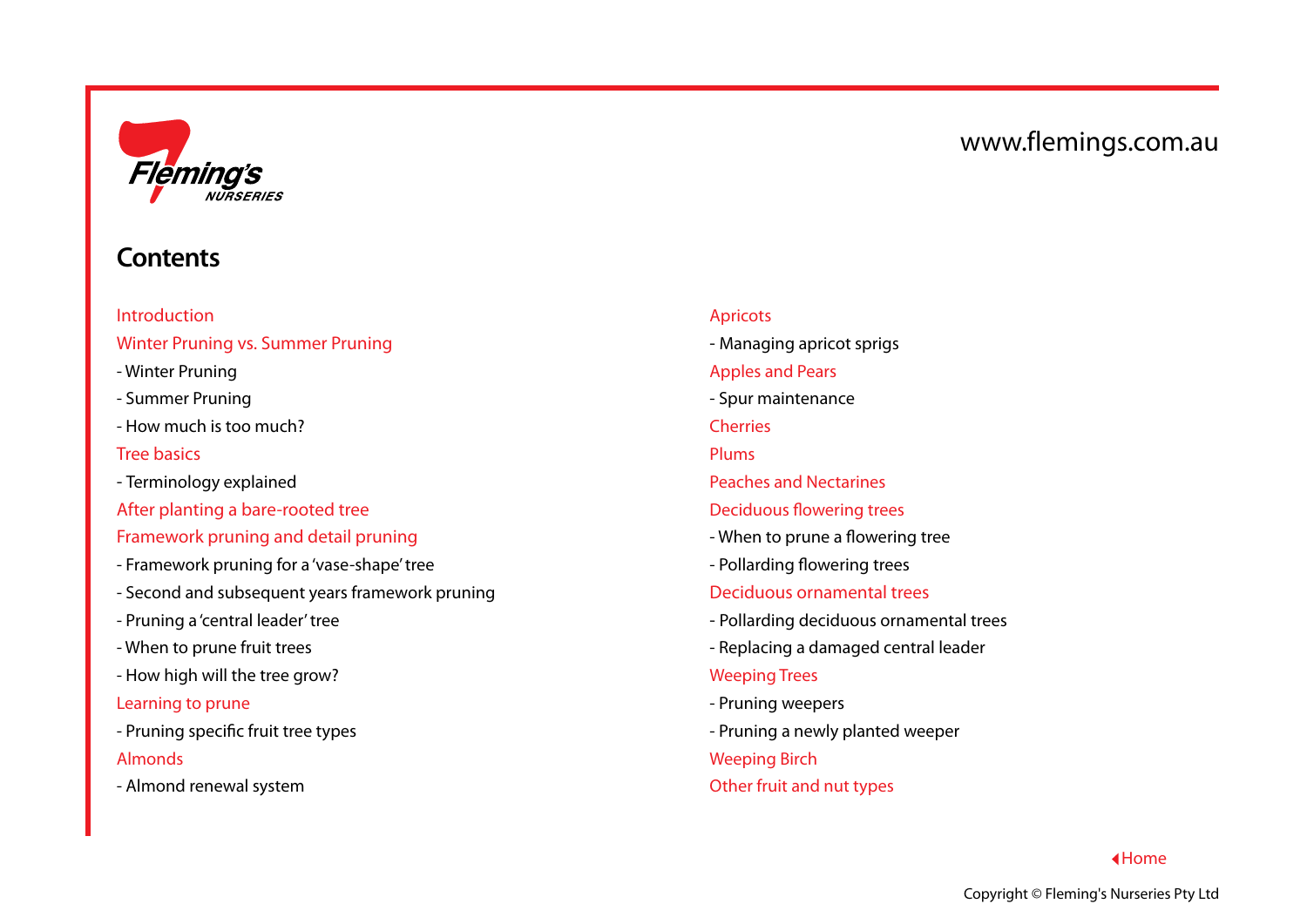

# <span id="page-2-0"></span>**Introduction**

Whether to prune a fruiting, flowering or ornamental tree or not is largely a matter of choice.

Fruit trees which have never been pruned can still produce fruit annually. Unpruned fruit trees will provide enough crop of adequate size for the needs of the average household. However, pruning is advisable to improve the quality of fruit and to establish a strong framework of branches to resist breaking when heavily laden with fruit.

Some advantages of pruning fruit trees are:

- Young trees will establish a strong framework of branches. Unpruned, a tree often makes lanky, spindly growth which can break easily when carrying a heavy crop.
- Spindly growth can result in poor fruit.
- Excess fruiting wood is eliminated resulting in larger fruit on the remaining branches.
- Fruit is easier to harvest.
- Maintains the tree at a manageable height.
- Opens up the tree for better air circulation.
- Opens up the centre of the tree to sunshine. Ripening fruit becomes more colourful and sunlight develops better fruit flavour by increasing the natural fruit sugars.
- Spraying a small tree is easier and cheaper (and better for the environment).
- Some fruit types such as peaches and nectarines fruit on the previous year's wood only (one-year-old wood). On an unpruned tree fruit is produced on weaker branch tips. Winter pruning encourages new shoots, ensuring new fruiting wood for the following year closer to the framework branches.
- The tree is much tidier and takes up less space in the garden.

One advantage of not pruning is that fruit may be produced earlier in the life of the tree. This applies more so to apples and pears as these trees need at least two-year-old wood and older for fruit production.



This well pruned peach tree clearly demonstrates a strong framework of branches.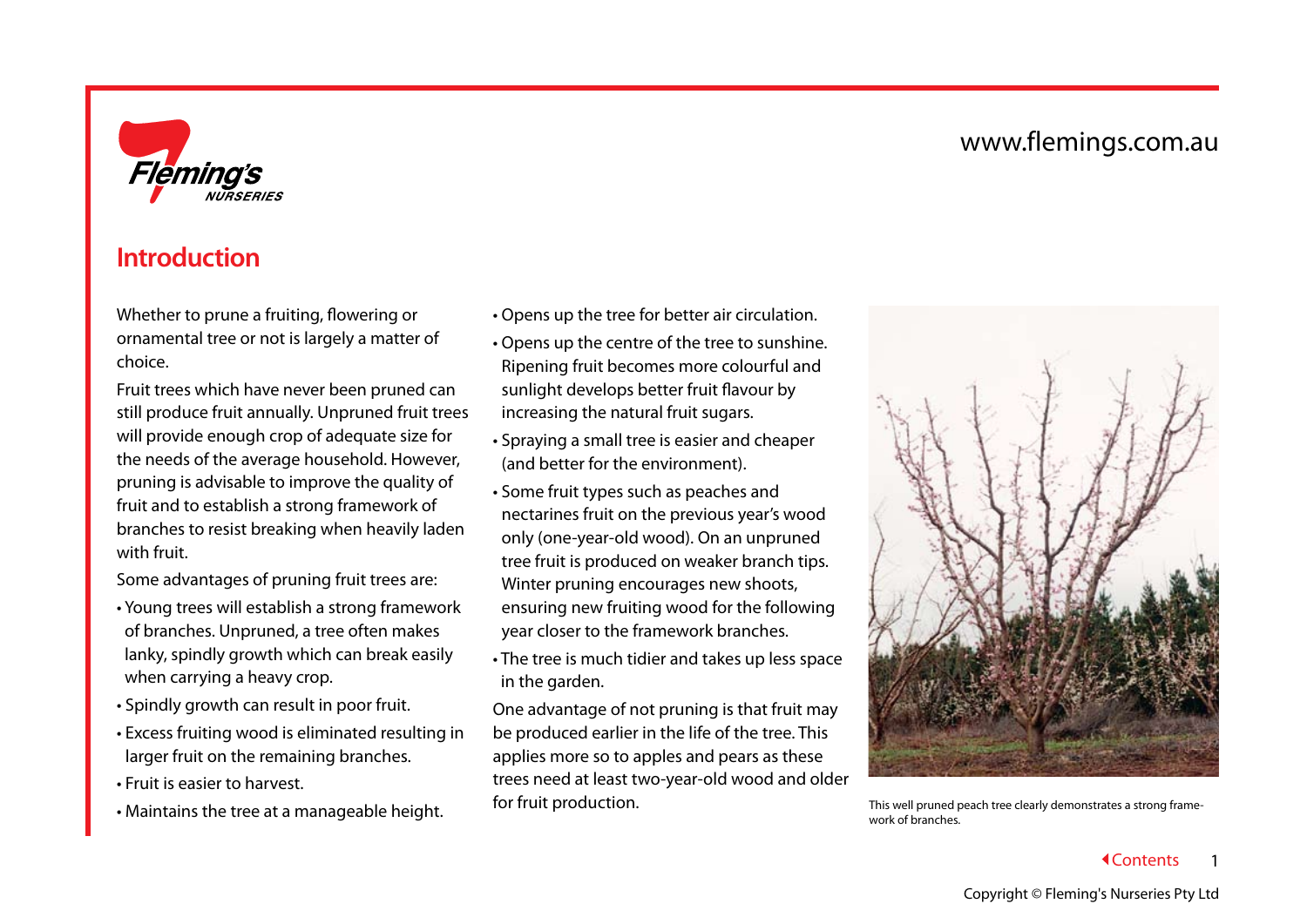

### <span id="page-3-0"></span>**Winter Pruning vs. Summer Pruning**

#### <span id="page-3-1"></span>*Winter Pruning*

In general winter pruning promotes vigorous growth and the harder the tree is pruned in winter the more vigorously it will grow in spring.

Winter is the time to prune when you want to train a tree to a particular shape or want to encourage substantial growth.

We recommend that all newly planted dormant trees be pruned during winter until the tree has achieved the desired height and shape; after that, winter pruning is mostly used for detailed pruning ie. pruning the spurs and laterals for fruit.

#### *Summer Pruning*

In general, summer pruning retards growth. The framework branches are maintained and any new, vigorous, overcrowding branches are removed from the centre. The new growth that follows is tamed and much less vigorous than growth following winter pruning. Once a system of summer pruning is established, very little winter pruning of the framework is required.

#### <span id="page-3-2"></span>*How much is too much?*

By learning where the fruit is produced on a tree and following some simple steps for establishing a strong framework of branches, pruning is much easier than you think.

Don't be frightened to have a go at pruning your trees. At times being too gentle can negate the results of your efforts. If in doubt cut back a little bit 'harder' rather than 'softer'. The prospect of pruning can be daunting but you will do your trees more good than harm by pruning them. A little practice (and a few mistakes) will make the trees in your garden something you can thoroughly enjoy and be truly proud of.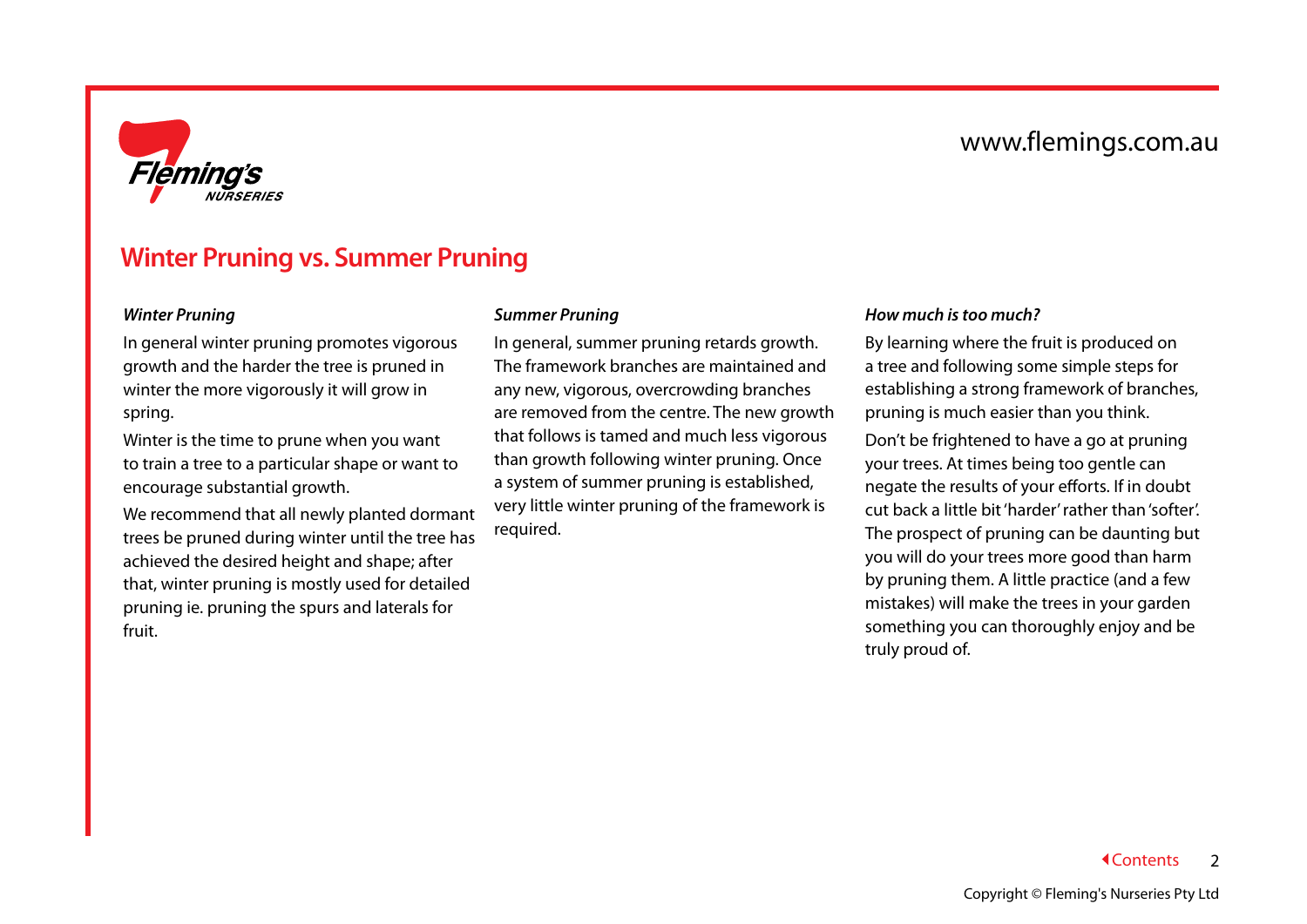

### <span id="page-4-0"></span>**Tree basics**

#### <span id="page-4-1"></span>*Terminology explained*

A 'lateral' can be described as being a oneyear-old short branch. There is little difference between a lateral and a young branch but generally a lateral is weaker than a branch because it grows on a more horizontal plane. This results in slower growth because the sap flow is decreased. A young branch growing vertically becomes stronger due to an unrestricted sap flow.

Healthy laterals are most important as this is where the tree settles down to produce fruit. Any lateral has the potential to become a branch.

'Feathers' are the same as laterals (but are usually smaller) and are produced freely on young peaches, nectarines, almonds and plum trees.

The following diagrams will help to make our pruning explanation clearer.



'Feathers' grow from main branches.



Above: Prune to an outward facing bud, but do not leave too much wood above the bud.

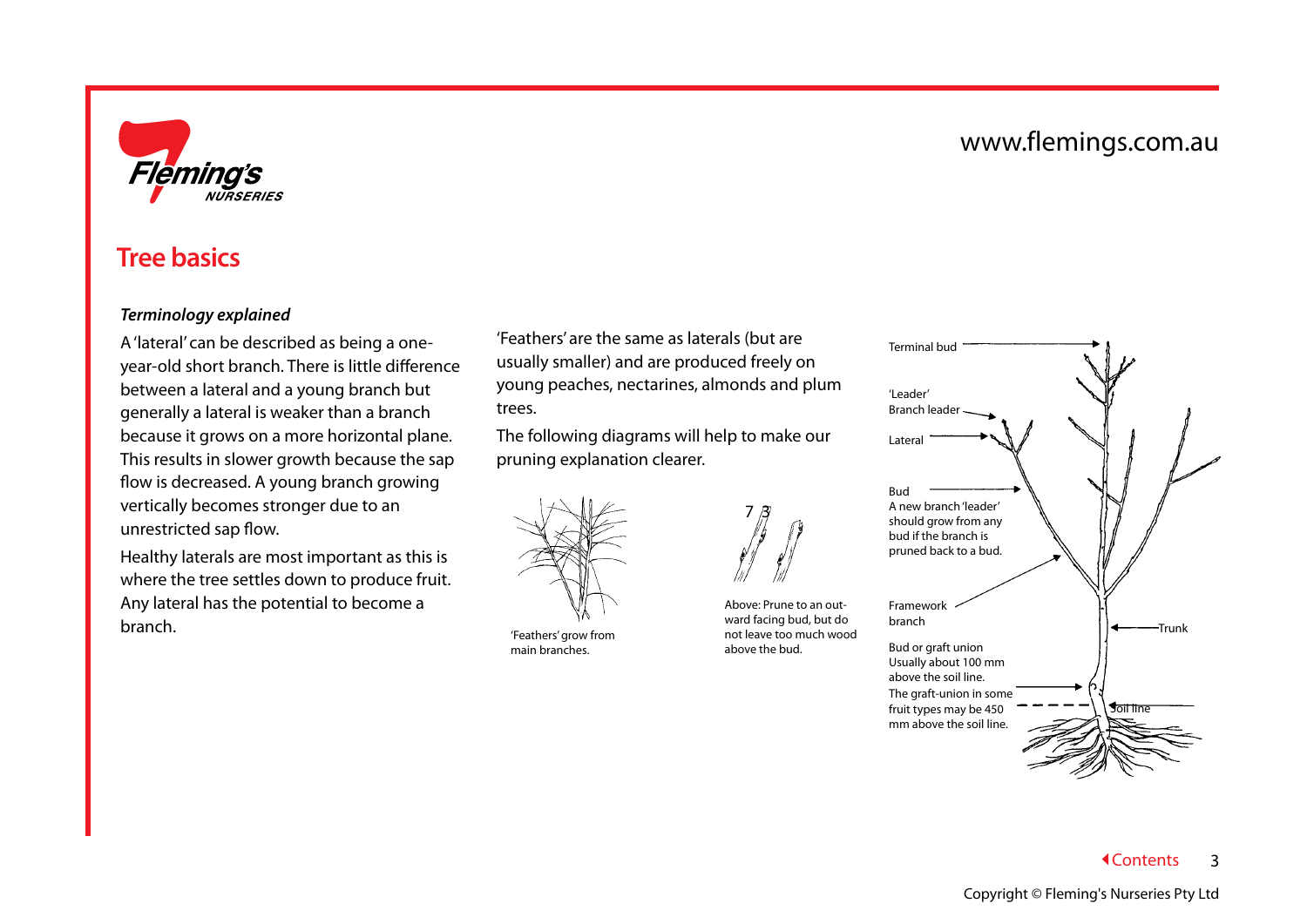

# <span id="page-5-0"></span>**After planting a bare-rooted tree**

A tree planted during winter should be pruned immediately it is planted. This first pruning is really quite simple and is the first stage in setting up a strong framework of branches to enable the mature tree to carry a heavy crop load.

Trees offered for sale to the home gardener are mostly trained to a shape that is the beginning of a 'vase shaped' tree. The young tree usually has two or three branches (often four or five), which leave the trunk at approximately the same height.

Some trees are trained with a 'central leader' where the side branches extend from the one main stem.



Left: A vase-shape bare-rooted tree before planting. Right: The same tree pruned for the first time and the roots trimmed for planting.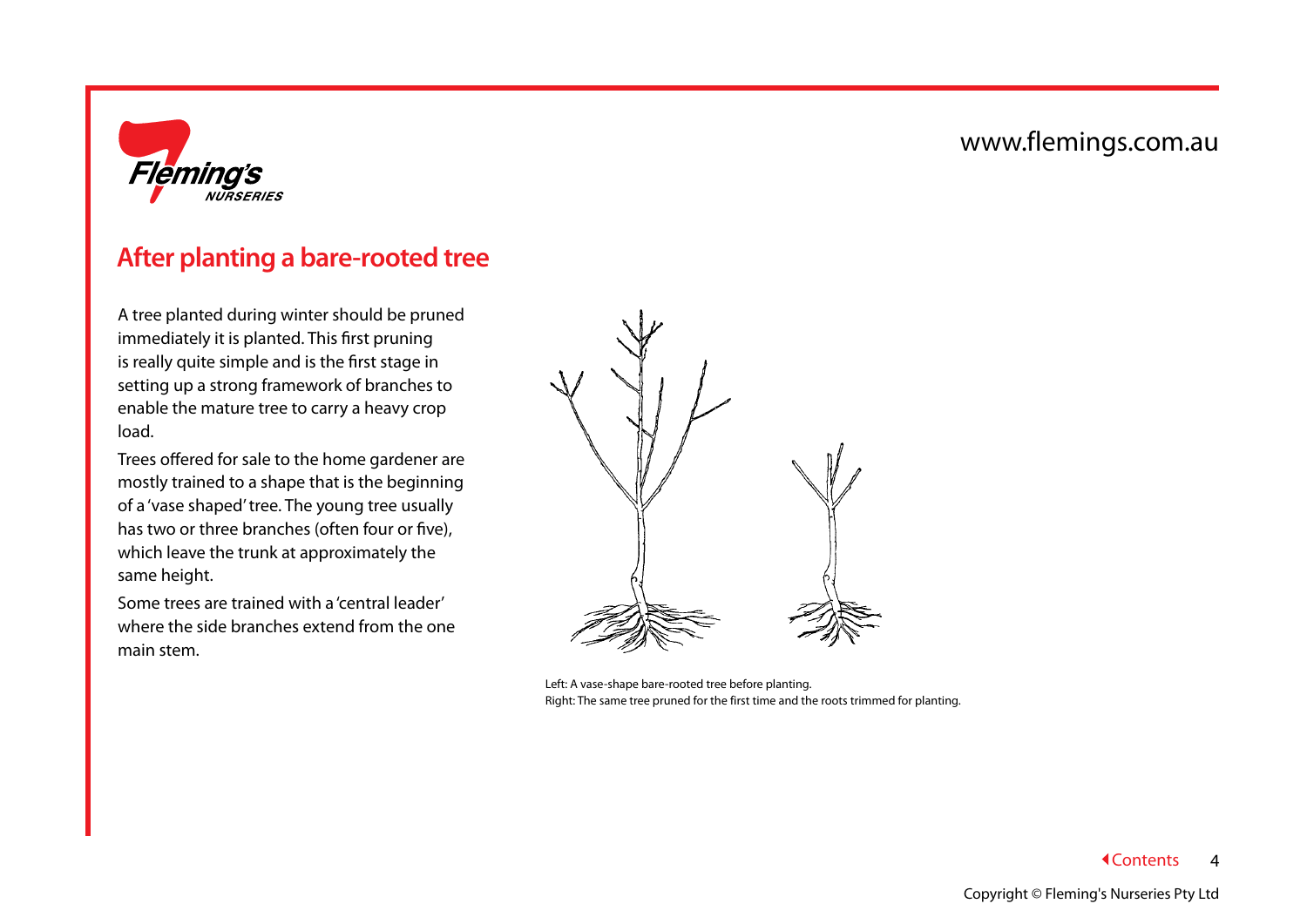

# <span id="page-6-0"></span>**Framework pruning and detail pruning**

#### *Pruning can be divided into two parts*

'**Framework pruning**' is exactly that; creating and maintaining a frame of branches designed to carry a heavy crop load. Framework pruning is divided into two categories –

'vase-shaped' and 'central leader'.

'**Detail pruning**' is pruning the actual fruiting areas of the tree and is discussed in detail in the sections on each fruiting type. This pruning is often carried out in conjunction with framework pruning.

#### <span id="page-6-1"></span>*Framework pruning for a 'vase-shape' tree*

The aim here is to establish a strong framework of branches in the shape of a 'V' or vase.

The advantages of the 'vase' shape are that the centre of the tree is open, allowing the middle of the tree to receive adequate sunlight and air circulation.

 The first pruning should start when the tree is planted, and for this exercise, we assume the tree is dormant and bare-rooted.

The branches on the young tree should be shortened back to an outward-facing bud approximately 300mm from the trunk, leaving a basic frame of stout, main branches.

Very often a peach, nectarine, almond or plum tree will have a lot of tiny branches or 'feathers' coming away from the main branches. Treat the 'feathers' as a bud, cutting the branch back to one that is facing outwards, then finding an outside bud on the 'feather', shorten back to that bud. This

may well be just a few centimetres from the branch, this is not a problem. This bud (on the 'feather') can then grow out as the new branch leader.

In this first year remove all 'feathers' growing in the centre of the tree and shorten all others.

In following years, the aim is to extend the framework of branches (from the original two, three or four to about 10 to 12) by multiplying them and to keep the fruit-producing wood ('laterals' and 'spurs') close to the strong framework branches.

Continued next page ...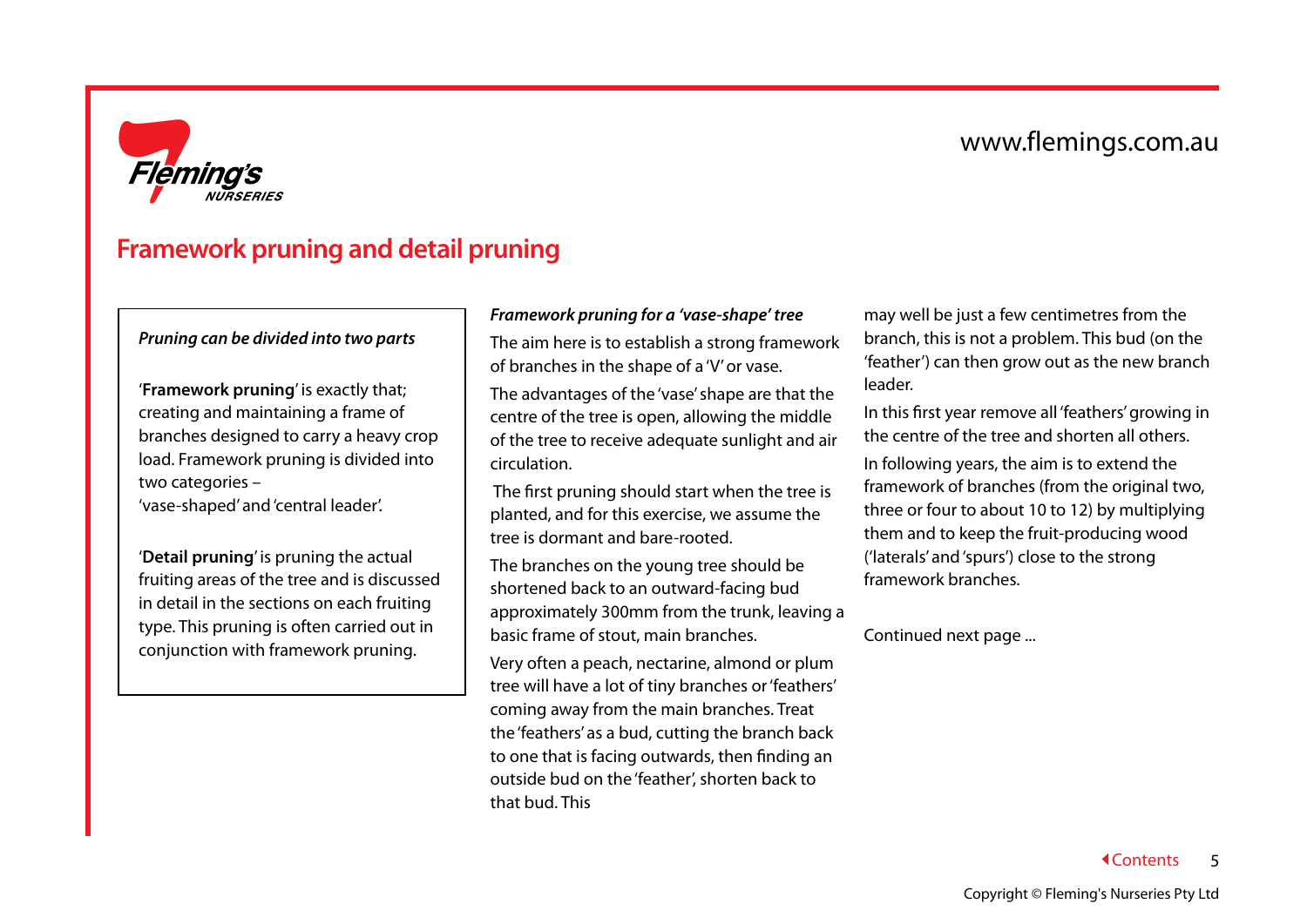

#### <span id="page-7-0"></span>*Second and subsequent years framework pruning*

Firstly, clean up around the outside and lower part of the tree, keeping the lower area free of branches to make lawn mowing easier and to stop any fruit from coming into contact with the ground.

Secondly, remove any strong branches growing into the centre of the tree. You can also cut out any strong growing branch that is not where you want it to be, for instance if its lower that an existing branch and will be 'shaded out'.

During the first growing season each branch should have sent out some side branches (or laterals). Select two of the stronger, perhaps higher and outward-growing branches on each of the original branches to be part of the continuing framework.

Consider the direction in which each is headed, don't leave in a branch that has the potential to crowd out or cross over another branch.

It may be that you choose only one branch to fill a space to the side or in a crowded area choose to leave just the original branch to continue its original direction.

Prune off the original branch just above where the highest of the two selected branches are growing out and then prune both the selected side branches back to an outward facing bud.

There will now be two new framework branches growing from each previous framework branch, each filling a space in the widening circle of branches (see diagram).

At this stage do not prune off any laterals as this is your fruit-bearing wood, unless they are growing straight up and strongly into the centre of the tree. Detailed pruning should be carried out after you have dealt with the frame.

Continue forming the framework branches over the next few years until you feel there is a good even spacing of branches.



**Planting time** – Form basic framework **Second year pruning** – Extend basic framework. Encourage two new branches to 'lead' into side spaces. **Third year pruning** – Extend basic framework. Encourage two new branches to 'lead' again into side spaces. **Fourth year** – If desired height is not yet obtained, repeat third year, but only 'fill' spaces, don't overlap.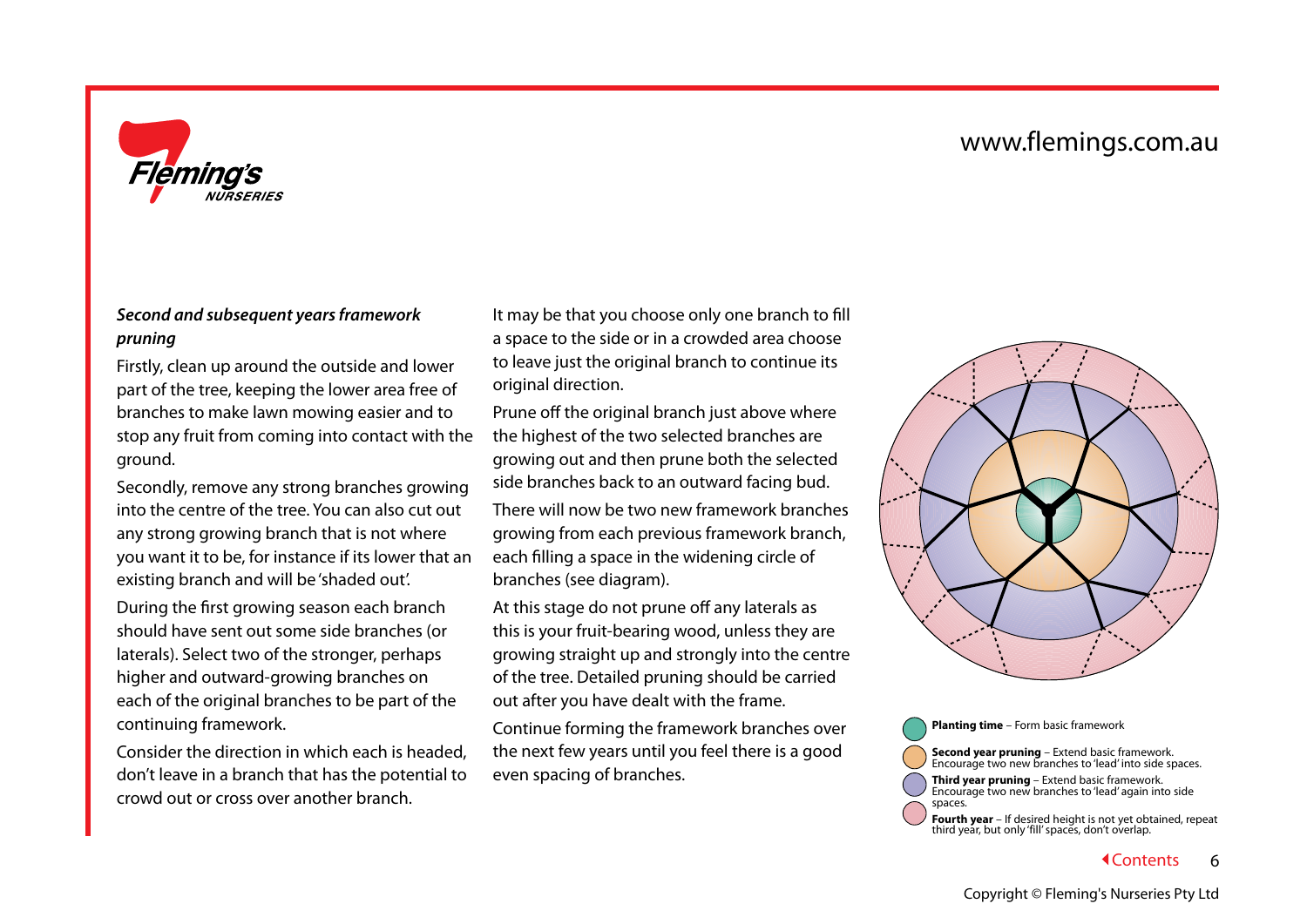

#### <span id="page-8-0"></span>*Pruning a 'central leader' tree*

'Central leader' pruning is usually applied to apples and pears.

Begin by working up the trunk, starting at the lowest branch. Prune this and the next five of the stronger branches to approximately 200mm in length, selecting branches that will result in radial pattern around the central leader. Imagine a set of almost horizontal branches forming a layer of 'scaffold' branches. Continue up the central leader, pruning back all the unwanted branches to the trunk. Prune the central leader off at about one metre from the ground. As new growth appears at the top of the central leader, it will usually grow straight upwards.

The aim for the following years is to create a framework of layers of horizontal branches with a clear area of trunk for approximately 400 mm between each layer, up to a height of about 2.5 metres with the upper layers progressively narrower than the lower layers.

The side branches will extend further out with a tendency to upward growth and some laterals will be produced on them. At this stage these side branches should be shortened to encourage thickening-up and the laterals tipped.

Fruit buds will be produced on the laterals the following year. In subsequent years gradually shorten the laterals until they become spurs (in the case of apples and pears). If they are left to grow too long, they have the potential to produce too much fruit and may break off. Do not allow any strong upward growth from the horizontal scaffold branching. Consider weighing or tying down any lateral that wants to grow upwards down to a more horizontal plane (to slow the growth down).

<span id="page-8-1"></span>As with a 'vase-shaped' tree, the intention is to keep the fruit as close to the framework branches as possible.





Cental leader trees are always narrower at the top to let light into the lower part of the tree.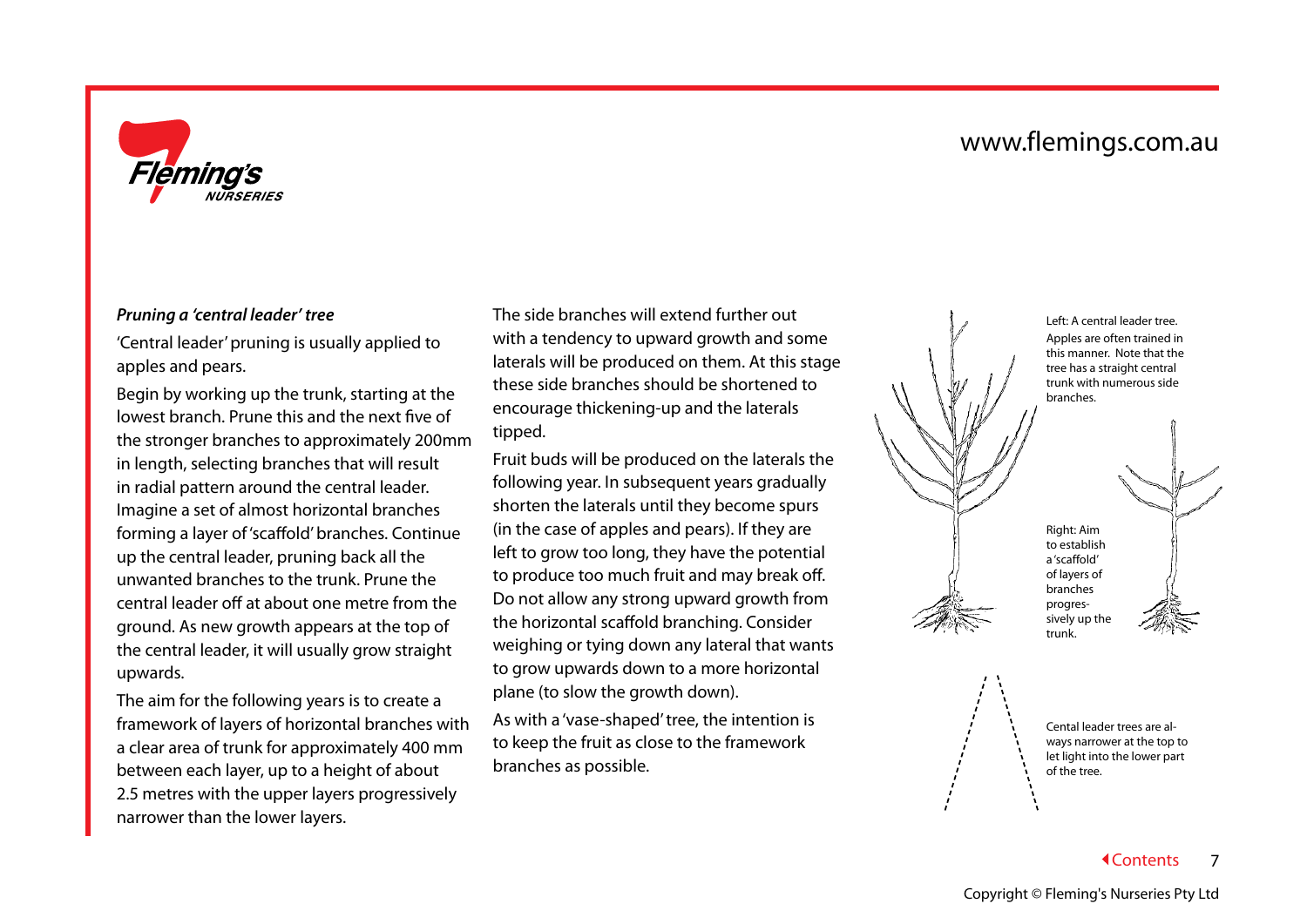

#### *When to prune fruit trees*

The only fruit trees which require a defined pruning period are apricots which should be pruned very early in the dormant season as soon as the leaves turn yellow, around late March early April. Apricots can pick up a fungal disease very easily and it is advisable to prune when the sap flow has stopped completely. If you miss the 'correct' pruning time for apricots you can still prune through to late June, but try to read the weather to have three or four fine (preferably windy) days so the cuts will have time to dry out. Winter pruning time for other fruit trees is from autumn, when the tree is beginning to lose its leaves, through to spring, as the flowers are beginning to open.

Summer pruning can be carried out before or after harvest. Note that overpruning can lead to sunburn damage on exposed branches.

Winter pruning promotes vigorous growth; Summer pruning inhibits growth.

#### <span id="page-9-0"></span>*How high will the tree grow?*

You should only allow the tree to grow as high as you want it to grow. We are sure you won't want to use a ladder to pick the fruit, so identify anything that is growing higher than about 2.5 metres and simply cut it off.

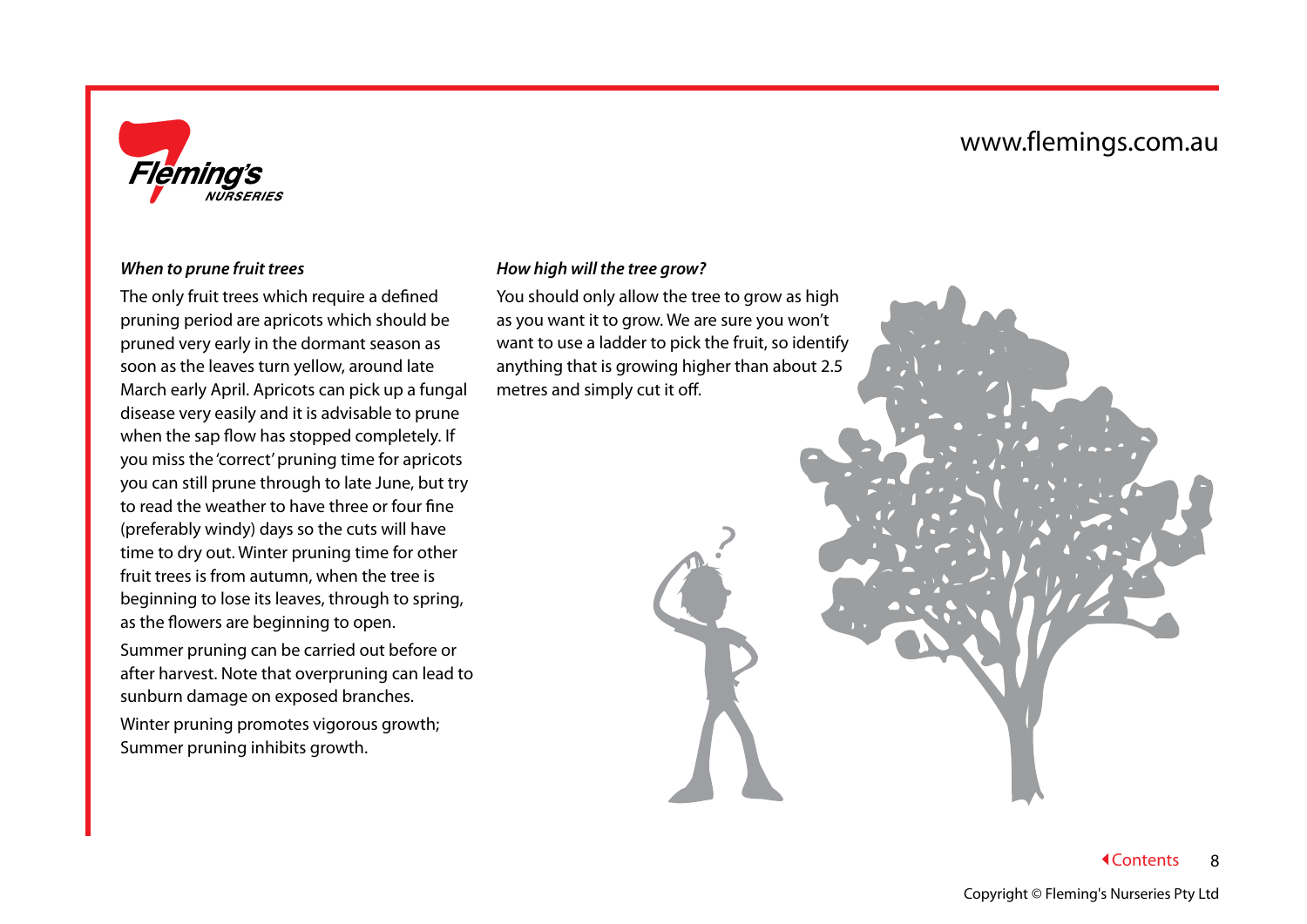

### <span id="page-10-0"></span>**Learning to prune**

There are many ways of pruning fruit trees, and possibly the only consistency is that no two orchardists will prune a tree in exactly the same manner, but they will follow the same basic rules for each particular tree type.

For the home gardener, trial and error is the best way way to learn how to prune. It may take three or four years before you become adept at pruning adequately if not totally successfully.

If you are unsure as to where the fruit tree is going to flower then wait until the tree is in bloom before pruning (except apricots). The experience gained by observing where the flowers are produced will help you understand some of the following.

The thought of pruning trees can be daunting and confusing, but it is not necessary to be overly concerned, a 'mistake' will soon be covered by new season's growth.

Fruit trees are hardy and can withstand severe pruning. It is unlikely that pruning a fruit tree will damage it.

#### <span id="page-10-1"></span>*Pruning specific fruit tree types*

In the following pages we discuss detailed pruning. Pruning methods differ slightly for specific tree types because of the type of wood on which fruit is borne. Different fruit types variously bear on spurs, sprigs or laterals; or on first year, second year and older wood.

The next few pages list alphabetically the major fruit tree types and their specific pruning needs.

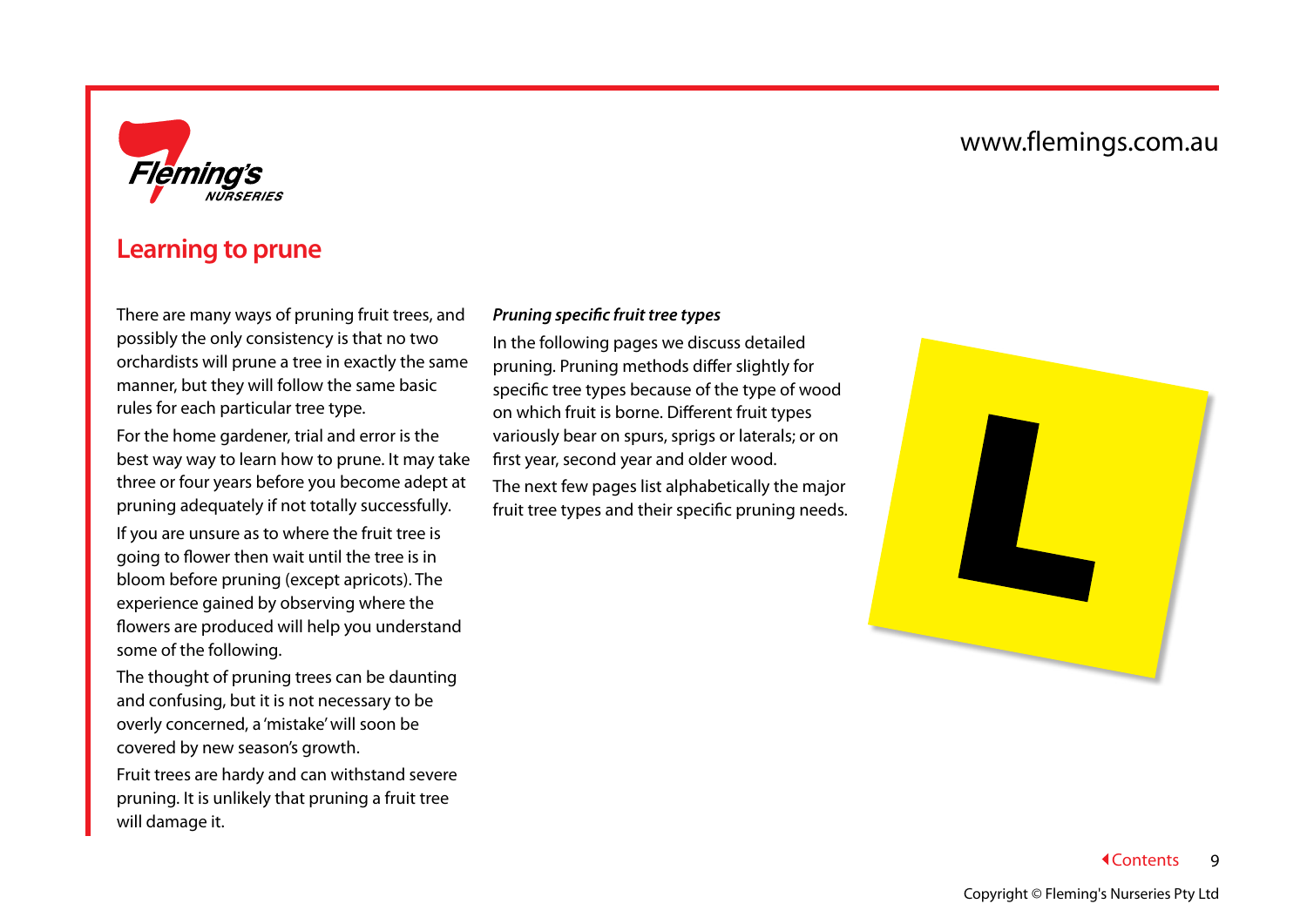

# <span id="page-11-0"></span>**Almonds**

Almonds fruit on semi-permanent spurs and sprigs. Always prune an almond when it is planted during the dormant season.

#### <span id="page-11-1"></span>*Almond renewal system*

Almonds are particularly easy to prune. After establishing the framework of branches (from about tree age of six years) and keeping the centre free from branches, the only pruning needed for almonds is to remove one of the framework branches each year. This allows new wood into the tree to replace the framework branch. Prune the top of the higher branches to keep the height down to a manageable 2.5 metres.



Above: Spent almond spur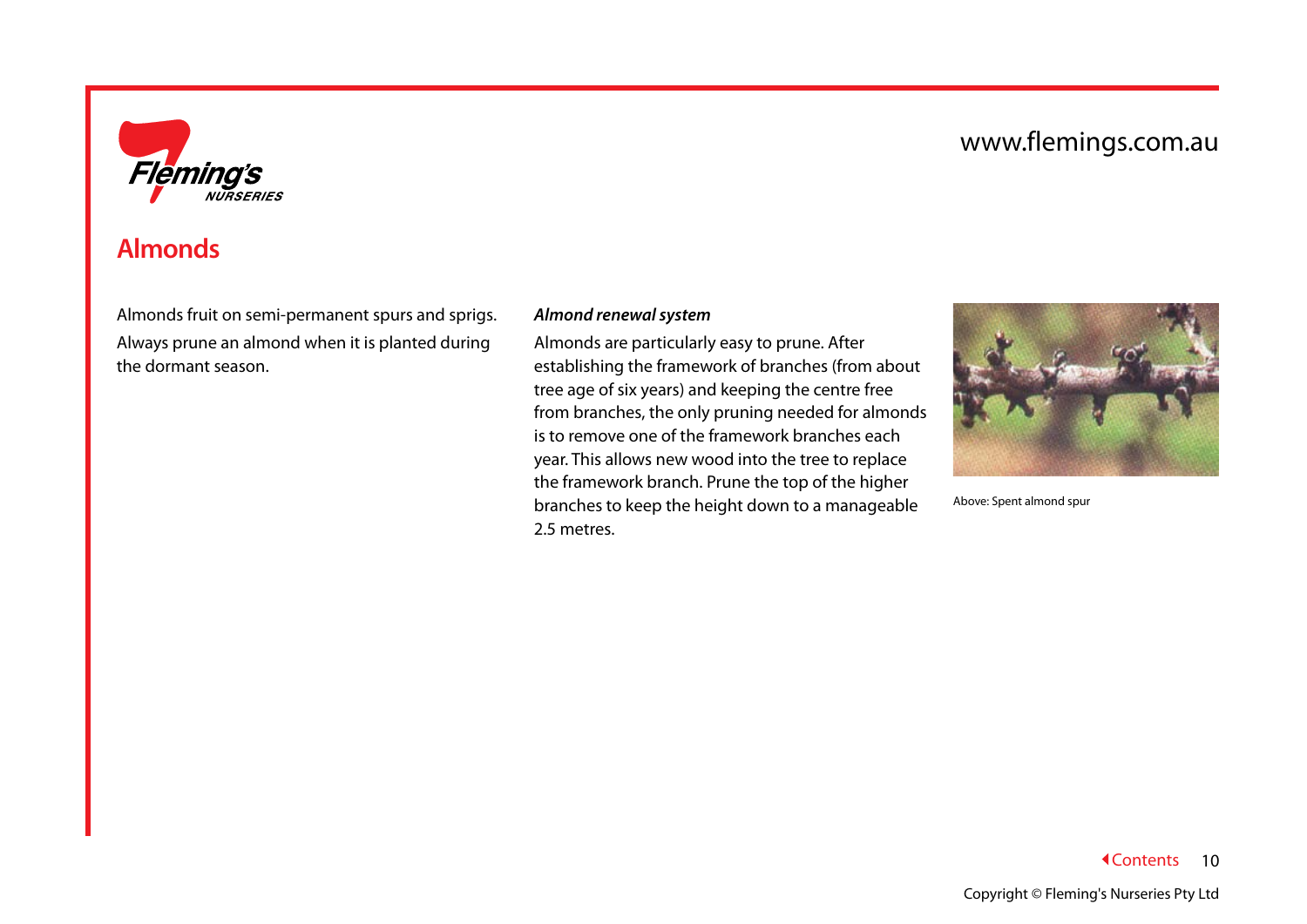

## <span id="page-12-0"></span>**Apricots**

Apricots fruit on one-year-old 'sprigs' and oneyear-old branches

Apricots are prone to bacterial canker and should be pruned during late autumn in fine, dry and preferably windy conditions to avoid the risk of infection entering through the pruning cuts. At this time of year the sap has stopped flowing and there is less risk to the tree.

When pruning apricots at winter planting time, protect the cuts with a wound sealer. This initial pruning is the only time apricots should be pruned in Winter

Apricots fruit mostly on semi-permanent sprigs which should be renewed about every three years. They also produce on permanent, short, fruiting spurs.

Apricot flower buds are easily identified. They form a cluster of buds that also include a leaf bud and they are on the short sprigs and along the branches of one-year-old (last year's) wood.



Left: An unpruned two-year-old apricot. Below: The pruned two-year-old tree.

#### <span id="page-12-1"></span>*Managing apricot sprigs*

As pruning is carried out to establish the framework of branches, shorten the longer sprigs (over 300 mm) and remove any if they are crowded. The second year wood does not produce flower buds, but a new sprig extends and produces flower buds on the extension.

After the third or fourth year the original sprig has probably lengthened to the extent that the fruiting area is too far out from the framework branch and should be cut right back to a young sprig (if any) which has grown from the base of the original sprig (see third year picture at right) or cut right out if there is another young sprig to take over in the vicinity. Keep this system of detail sprig pruning going each year.



First year sprigs.



A second year sprig. The two-year-old wood may not produce flower buds. Shorten the new growth (with the flower buds) if more than 300 mm in length.



The third year. The sprig again lengthens and the flowers are formed on the new wood. In the fourth year prune back to a young sprig.

# www.flemings.com.au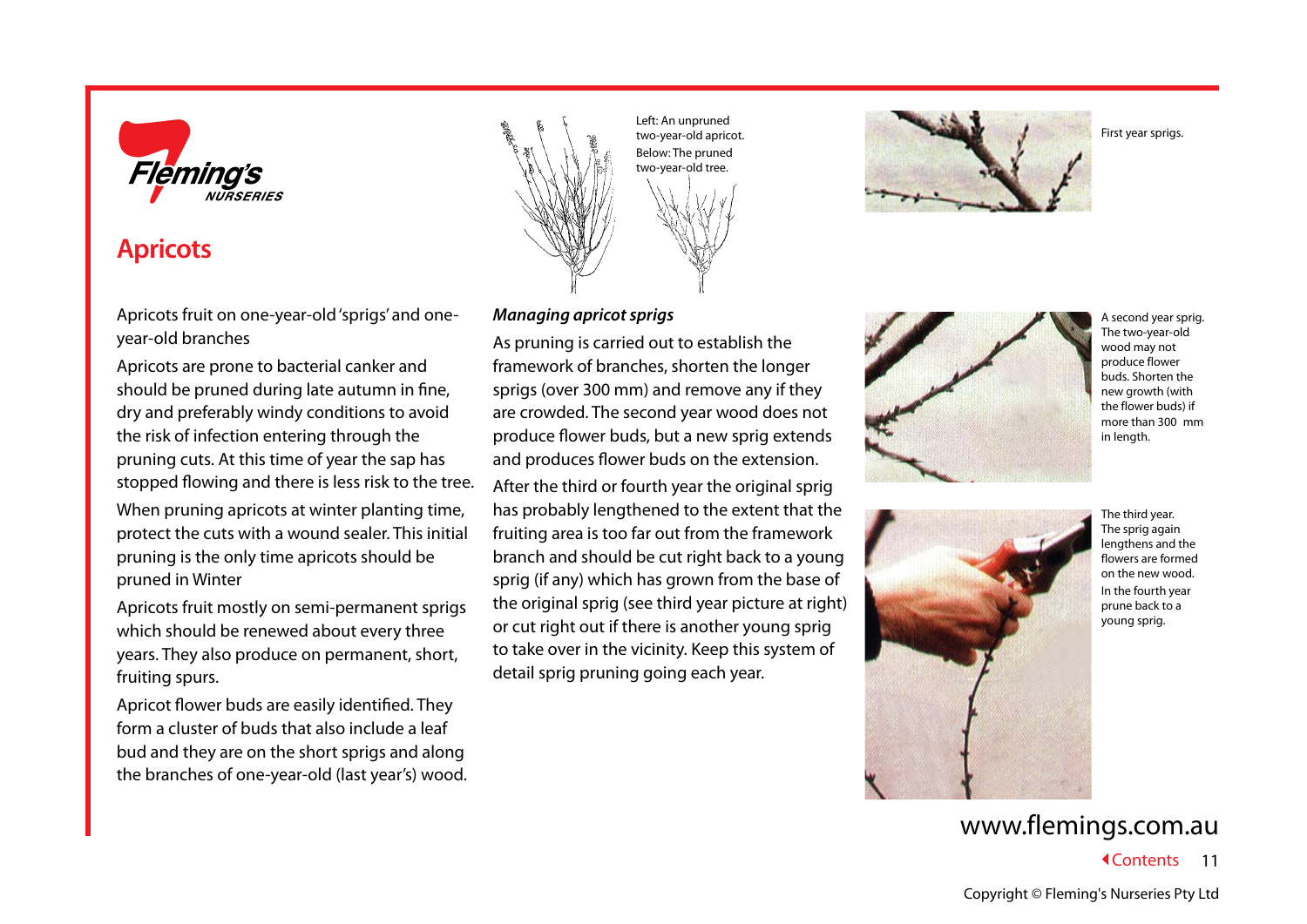

### <span id="page-13-0"></span>**Apples and Pears**

Apples and pears fruit on lateral, non-vigorous wood that is at least two years old. Many cultivars of apples and pears produce fruiting spurs readily. Some, like 'Granny Smith' bear fruit on the ends of laterals as well as a few spurs. There are several types of fruiting habits for apples and pears, but for the most part they are covered by two terms, 'Spur bearing' and 'Tip-bearing'.

Apple trees should be pruned when planted and then regularly for the first few years thereafter. The horizontal laterals should be 'tipped' the first year and allowed to 'harden up'.

'Tip-bearing' trees tend to produce fruit towards the ends of relatively young laterals, while 'spur bearing' trees tend to from spurs easily and do not grow as vigorously. Spurs can be encouraged to form on 'standard' trees by gradually shortening laterals back closer to the main framework over a period of several years, making certain to leave some flower buds each time you prune the lateral.

Flowers are often formed on spurs and the spurs can be encouraged to form more readily if the lateral is growing horizontally. Select laterals that are already tending towards horizontal or plan to bend them down with a weight. These laterals will become the basis of the fruit producing area of the tree and the aim will be to turn them into fruiting spurs spaced comfortably along the main framework branches.

'Tip-bearing' tree laterals should be left untipped as the young tree may produce only on the tips for the first few years. During the second year flowers buds should be prominent, particularly along the laterals.

Each flower bud is a potential fruiting spur and each lateral may have several buds. The following year shorten the lateral back to two flower buds (spurs) and back to one flower bud (spur) the year after.

<span id="page-13-1"></span>As previously mentioned, if in doubt, wait until the tree flowers to establish where to prune.



Removing a branch to leave a spur and a lateral. After this the lateral can be pruned back to two buds.



Dwarf apple before pruning showing vigorous, upright growth which should be removed.



Dwarf apple after pruning with vigorous, upright growth removed. The fruiting laterals are shortened back close to the main framework. Extensions of framework branches selected and tidied up.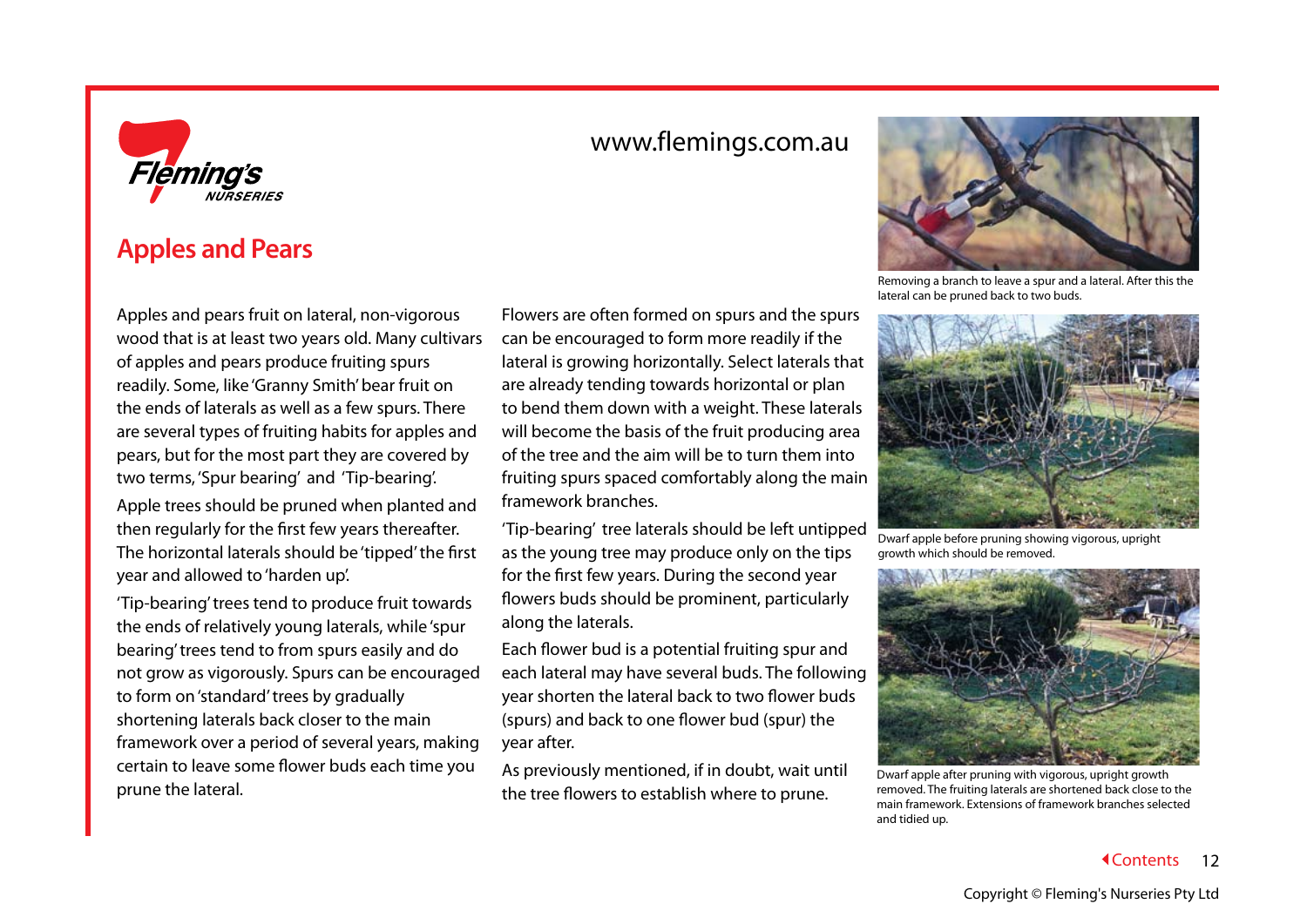

#### *Spur maintenance*

This process is carried out by removing any broken or worn out spur and replacing it with another nearby lateral.

Often a lateral grows out from an established spur and this lateral can be trained by pruning and weighting to become a replacement spur. Spurs should be removed and replaced after about six seasons.



A branch weight can be used to force lateral growth.

At right, the framework branch of a pear tree showing several stages of spur renewal along the branch.

- 1. The pruner decided to renew a spent spur by leaving a one-year-old lateral growing from the spur. It should be tied or weighted down to make it grow horizontally.
- 2. The horizontal lateral was 'tipped' during the previous pruning season and produced flower buds the following growing period. The twoyear-old lateral was then shortened slightly (at the time of the photograph) and will be shortened again each year until it resembles the older spurs further up the branch.
- 3. The stub of an old spur which has been removed due to becoming uneconomical.
- 4. A spur which is becoming uneconomical. This spur will probably be removed next season or renewed if a new lateral grows from it (as in item 1) or a new lateral shoots close by, from the main branch.
- 5. Healthy spur.

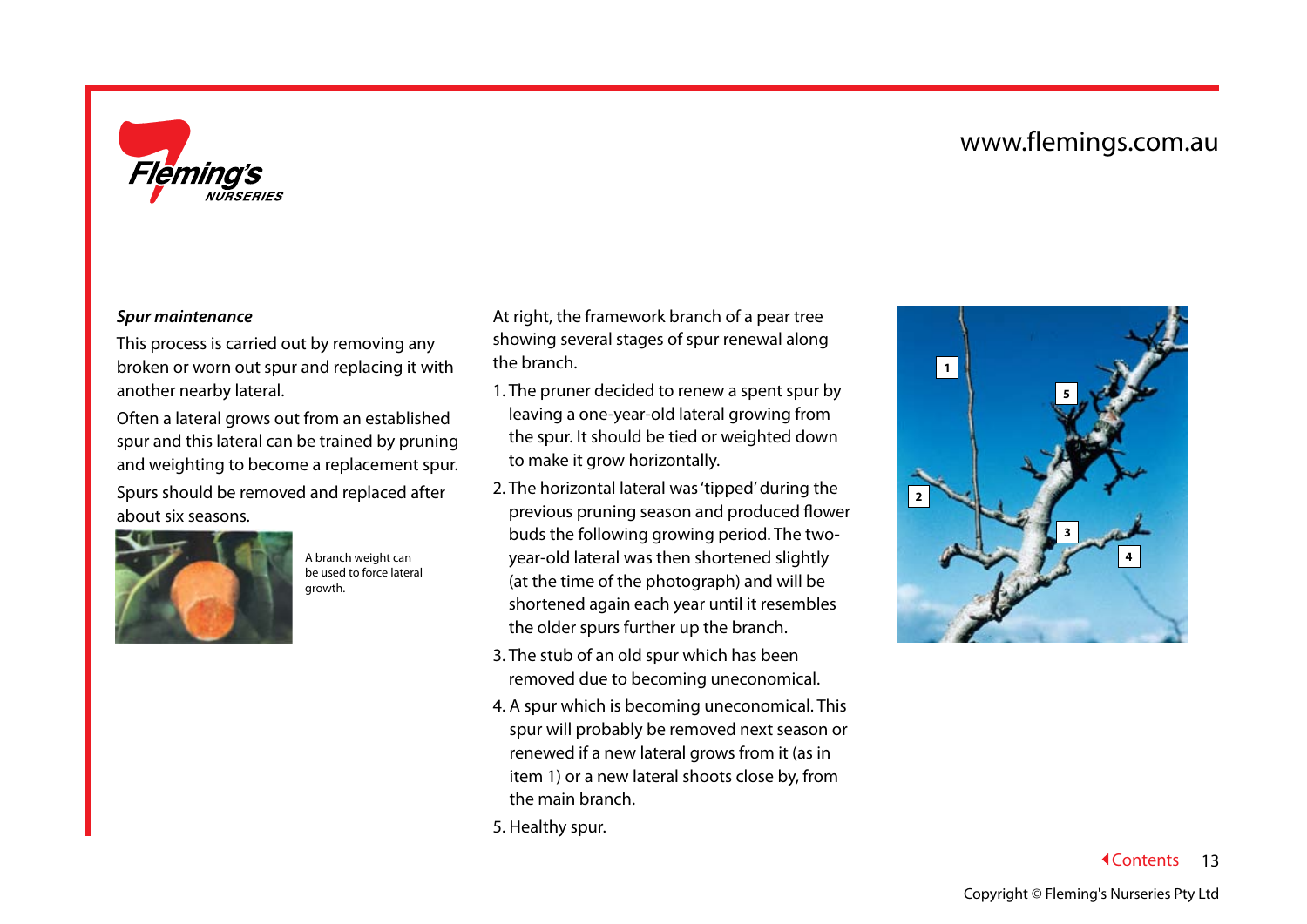

# <span id="page-15-0"></span>**Cherries**

Cherries fruit on one-year-old wood and on the tips of annually lengthening fruiting spurs.

Young cherry trees often have only two strong, long branches which should be pruned to about 500 mm or slightly longer if planting when dormant.

After establishing the framework branches cherry trees require very little pruning. Broken branches and any branch that is crowding out another should be removed.

Cherries fruit on the ends of short spurs which produce a multitude of flowers each year. When harverting cherries it is important to gently pick off the fruit with the stem intact; avoid breaking the fruiting spur from the tree.



The fruiting spur of a cherry.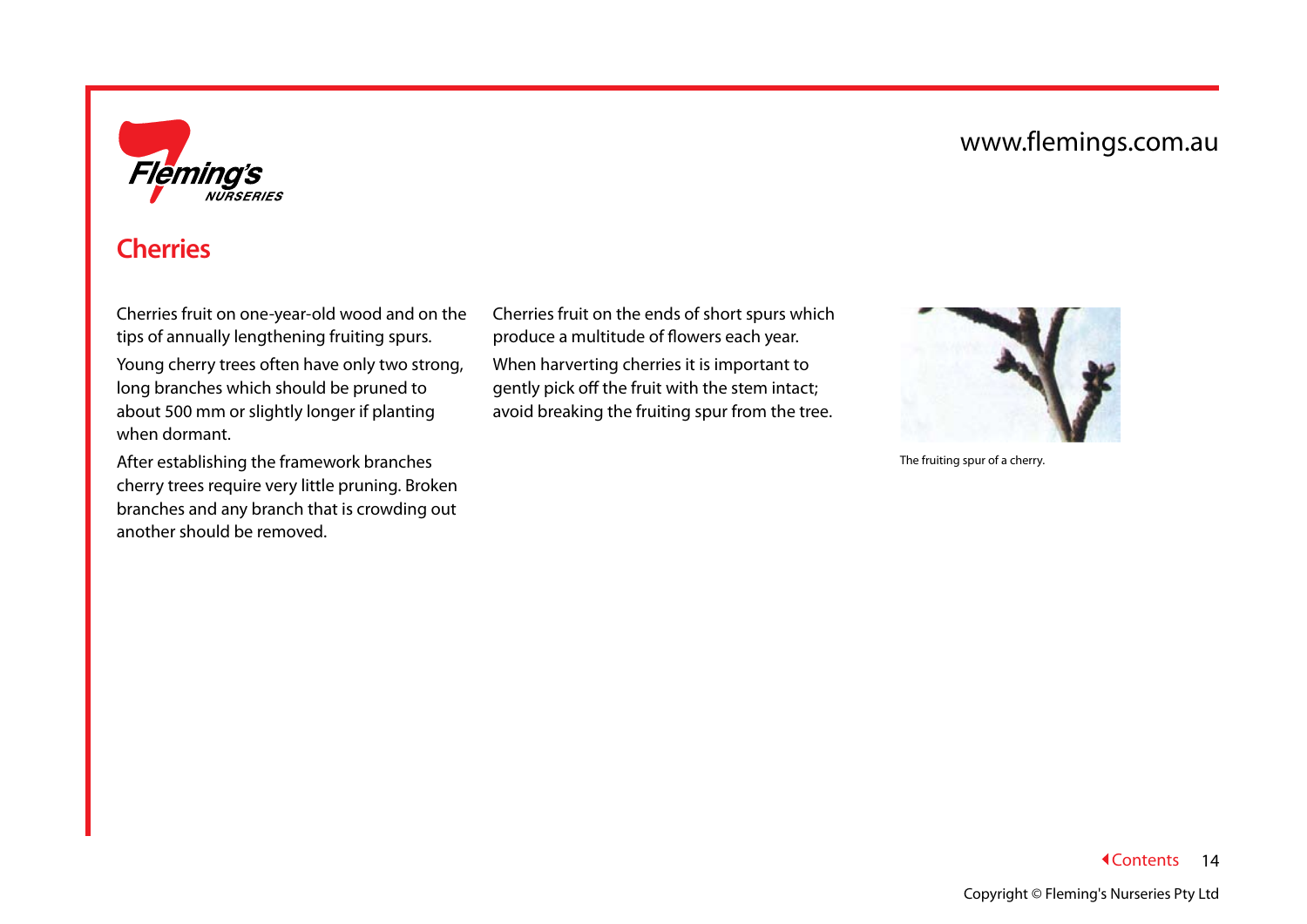

### <span id="page-16-0"></span>**Plums**

Plums fruit on one-year-old wood, on older wood and often form spurs also.

Most fruiting will occur on wood which is two years old. They also produce freely on permanent fruiting spurs. If allowed to grow unchecked the plum tree will become unruly and produce fruit in large quantities which will cause the branches to break from the weight. Plums should be pruned to keep the fruit close to the main framework branch.

As a 'rule of thumb', pruning plums is simply a matter of pruning off anything growing out of reach and leaving the rest.



Left: Vigorous, unpruned top growth of a plum. Right: One branch is selected to become the new branch leader and the rest are simply removed.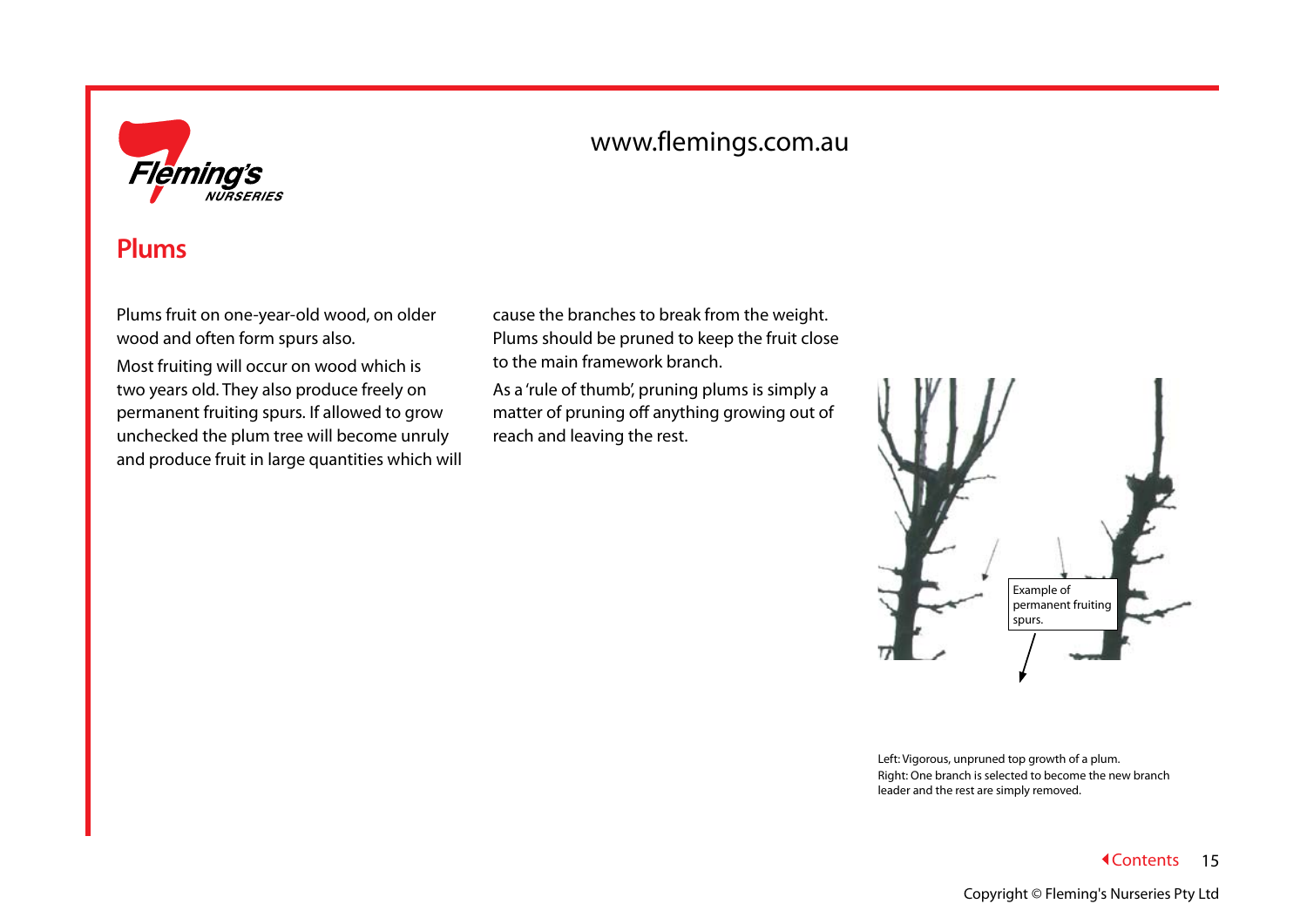

# <span id="page-17-0"></span>**Peaches and Nectarines**

Peaches and nectarines fruit on one-year-old laterals.

It is important that the last season's growth of peaches and nectarines be pruned to ensure adequate growth of fruiting wood and to keep the fruit close to the main framework branches.

Follow the earlier instructions on the establishment of the framework of branches (either vase-shape or central leader) and shorten back the laterals slightly. Thin the laterals if they are overcrowded by cutting them back to two buds from the framework branch. New laterals should grow from these buds next year.

The aim is to have new laterals shooting from the main framework each year, thereby keeping the fruit close to the main branches.

www.flemings.com.au

Remove those branches (last season's laterals) which carried the fruit last season (see picture). They will have produced new growth on the ends or produced new side laterals which will bear fruit too far from the main framework of the tree. The best fruit is produced close to the stronger main branch as it is less prone to breaking off or to wind damage.



Above: A main framework branch with one-year-old laterals unpruned.

Left: The same main framework branch pruned.

Below: Previous year's fruiting lateral (1) showing new extension growth (2). The weight of the fruit has caused the lateral to hang down. New fruit buds are now produced on the extension. If fruit is allowed to form here it may cause the lateral to break off.

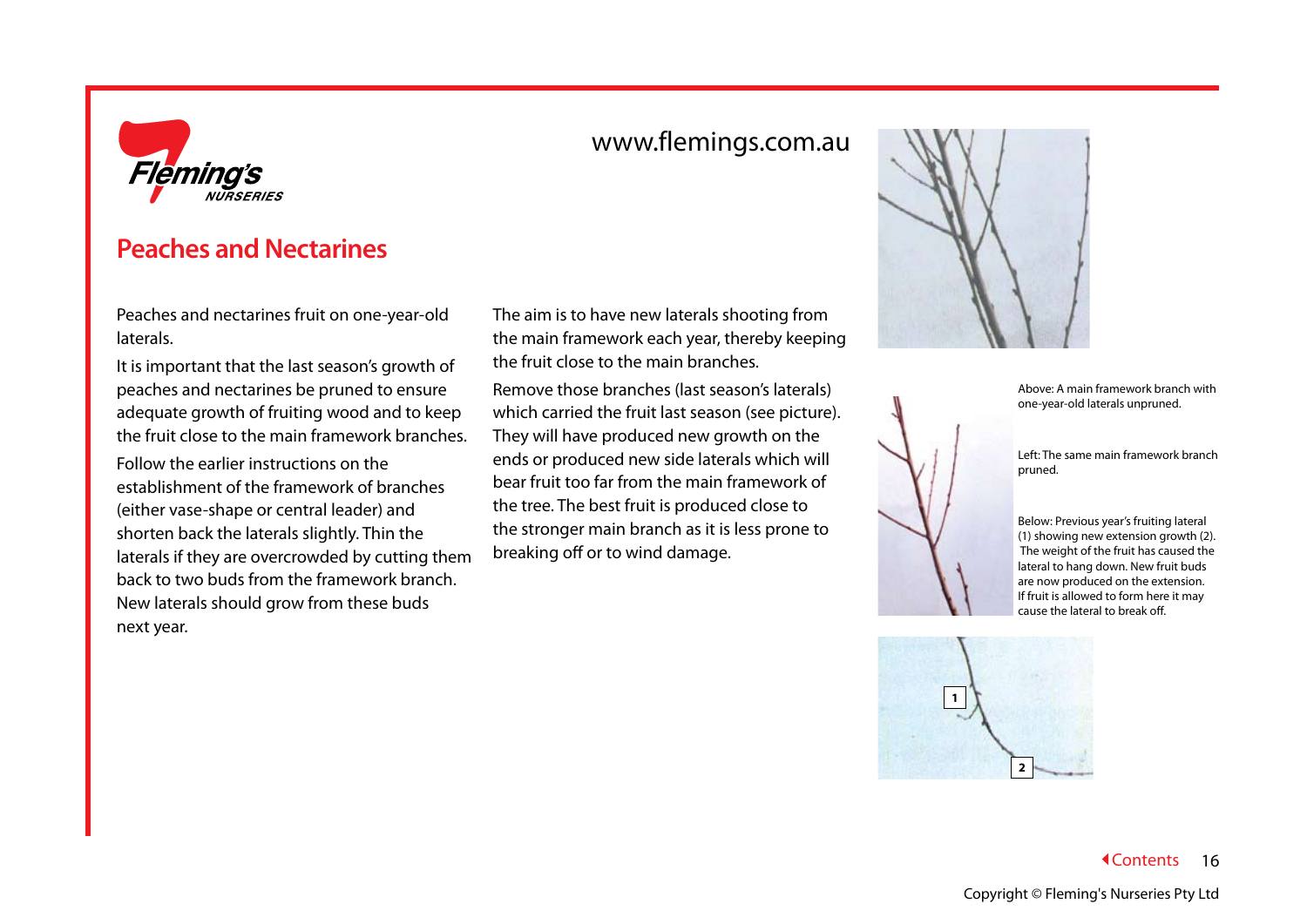

### <span id="page-18-0"></span>**Deciduous flowering trees**

The method of pruning flowering trees is very similar to that of pruning fruit trees.

To have an ornamental flowering tree with a framework of well balanced branches is more desirable than one which has been left to make its own shape and may end up with only a few long, slender branches. Your trees will have a better shape if they are pruned at least for a couple of years.

#### <span id="page-18-1"></span>*When to prune a flowering tree*

Prune flowering trees after the flowers have faded. It would be a shame to prune your tree before it has reached its full bloom beauty and after all, that is the reason for planting that cultivar in the first place.

Follow the basic instructions set out early in this document. Prune shortly after the petals have dropped but before any substantial shoot growth has occurred.



#### <span id="page-18-2"></span>*Pollarding flowering trees*

There are many flowering trees which lend themselves to pollarding to encourage the formation of long 'whips' that can be completely covered with blossom each spring. The genus Prunus is particularly suitable for the method of management.

After the tree has been pruned for the first couple of years to establish a main framework of branches and immediately after the flowers have faded, each main branch is cut drastically back to the main frame. Providing the tree is healthy, new shoots will sprout all around the branch stubs. These shoots will make long, slender growth during spring and summer and will carry many flowers the following spring.

The flowers on the long 'whips' begin to open at the base and gradually open in succession along the entire length.

Heavily pruned flowering plum *Prunus* 'Elvins' sends out new flower-laden branches each season. Such a tree can also be pollarded.. Pictured at Cherry Tree Grove Retirement Village, Victoria, Australia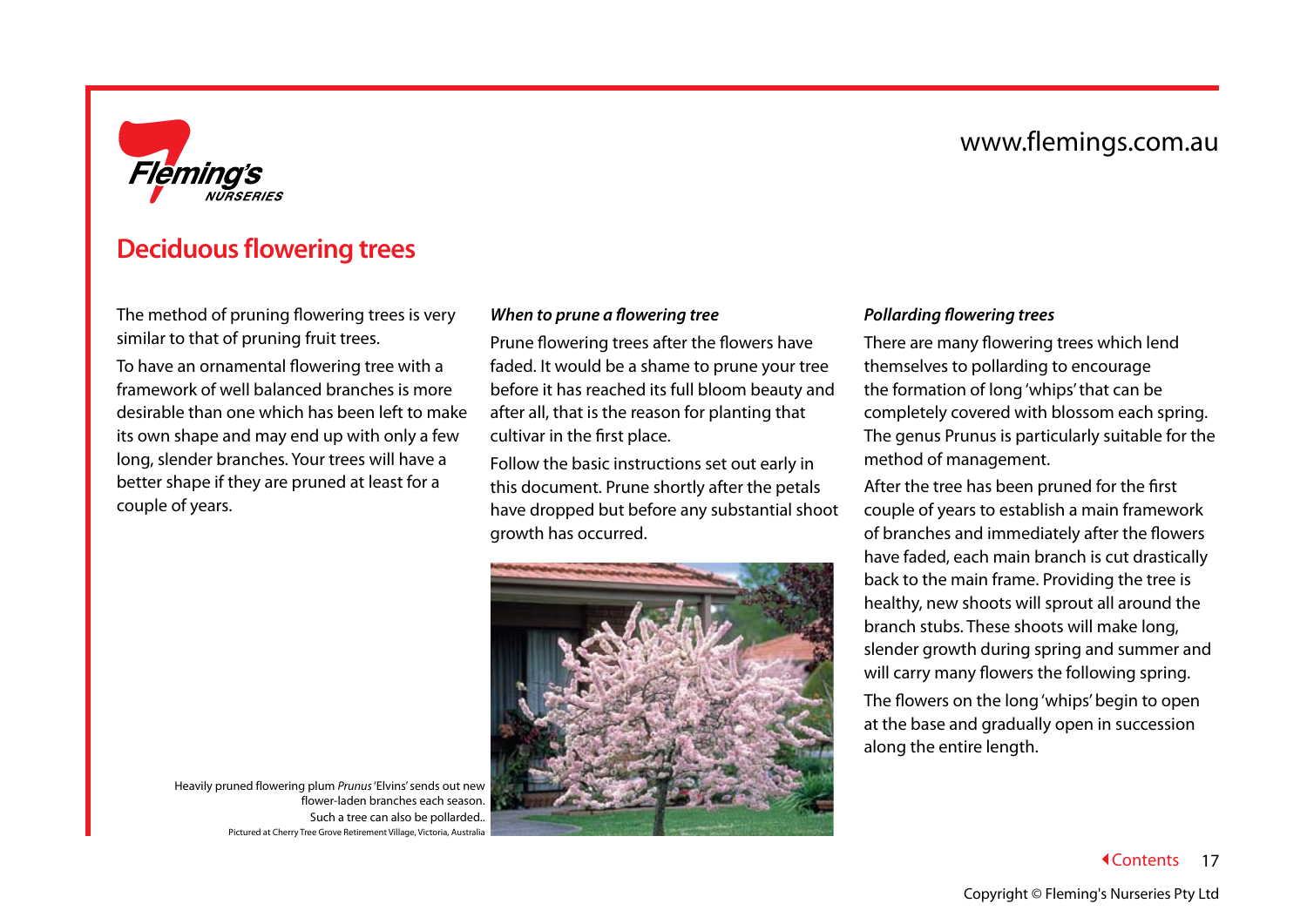

### <span id="page-19-0"></span>**Deciduous ornamental trees**

Pruning flowering and ornamental trees (after the initial shaping of the trees in the first two or three years) is usually only necessary to cut out any damaged or unwanted branches or is done to improve the aesthetic value of the tree or to make the tree fit a specific purpose.

Pruning, particularly in its early life will generally improve the quality of any flowering or ornamental tree by establishing a good strong shape for the future. The shape of most weeping trees is strongly enhanced by pruning for the first few years after planting.

Deciduous ornamental trees have a natural growth habit and are generally left to make their own shape. Many assume a multistemmed habit, forming a dome shape while others grow with a dominant centre branch which often dictates a pyramidal shape. Generally the only pruning necessary for deciduous ornamentals is to cut out any damaged or unwanted branches as they occur.

#### <span id="page-19-1"></span>*Pollarding deciduous ornamental trees*

Heavily pruned street trees are examples of pollarded ornamentals which, if left to grow naturally, could be too large for the site. This regular lopping of the branches back to short branch stubs is called 'pollarding'. The pollarded tree assumes a rounded head and become somewhat uniform in style.

Pollarding an ornamental tree situated near a driveway or footpath should be postponed until the tree has attained enough height give pedestrians and vehicles adequate clearance. Each main branch is then cut back drastically to the main framework of the tree, allowing masses of new growth shoots to emerge from around the stubs next season. Suitably selected trees can achieve quite elegant effects in the garden through pollarding.

#### <span id="page-19-2"></span>*Replacing a damaged central leader*

Often the central leader of a tree becomes damaged which may spoil the potential shape of a young tree.

A side branch may be in a position to be trained upwards to assume the role of central leader, replacing the damaged leader.

Cut the damaged leader back to a bud or branch. If it is a bud, train the growth from that top bud straight upwards by attaching a splint along the upper part of the trunk and training the newly growing shoot up along the splint.

If an existing branch is to be used as the central leader replacement and assuming it is young and flexible, gently pull the branch upwards and bind it to a splint. Budding or PVC tape is ideal for this purpose.

Sap flows strongly to branches that are vertical and the selected branch should soon strengthen and become established as the central leader.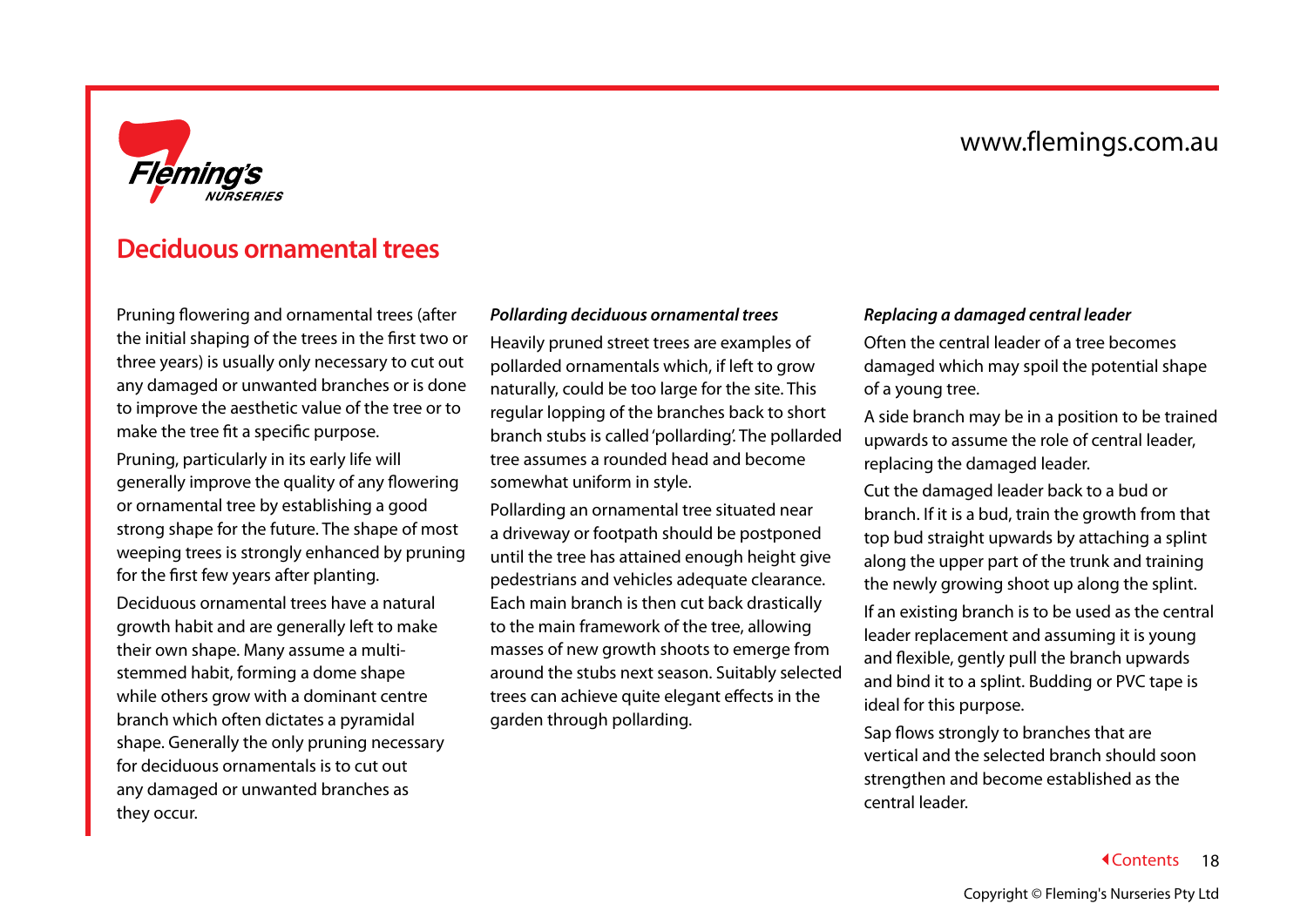

## <span id="page-20-0"></span>**Weeping Trees**

With the exception of weeping maples (Dissectum group) which should be left to establish their own style, weepers perform better if they are pruned heavily in the first few years to establish a growth pattern. Note that the weeping birch has its own peculiar pruning method which is explained later.

Weeping trees are generally trained in the form of a 'beach umbrella'. This is easier to achieve if the tree is pruned hard for two or three years after planting.

Each weeping tree cultivar has its own natural growth habit and may vary from the weeping cherry pictured. Following the general principles explained here and a little trial and error should give you satisfactory results.

#### <span id="page-20-2"></span>*Pruning a newly planted weeper*

The following diagrams illustrate how to prune a weeping tree at planting time when the tree is dormant. Pruning at this time and in this manner should encourage strong growth the following season.

#### <span id="page-20-1"></span>*Pruning weepers*

To establish an 'umbrella' shape, always take out the branches that are growing straight down and concentrate on encouraging the main framework growth to outwards similar to the spokes of a beach umbrella. The aim is to leave the space under these branches clear, encouraging vigorous new growth on the ends of the 'spokes'. The main framework branches will strengthen and the shape will become established. Remove any upward growth to maintain the height of the tree as you require. Use the plan diagram for a vase-shaped tree as a general indication of how to prune to establish the 'spokes'. Always prune to an upward/outward facing bud.

As a particular tree matures we would prune it less severely each year, except for the branches growing straight up or straight down under the main framework branches.





Left: Unpruned before planting Centre: Pruned ready for planting Above: Always prune to an upward facing bud



Above Left: This *Prunus subhirtella* 'Pendula Rubra' has a natural unruly growth habit and if left unpruned would extend upwards considerably. Above Right: Shaped and directed by pruning the new growth will become covered with flowers the following spring.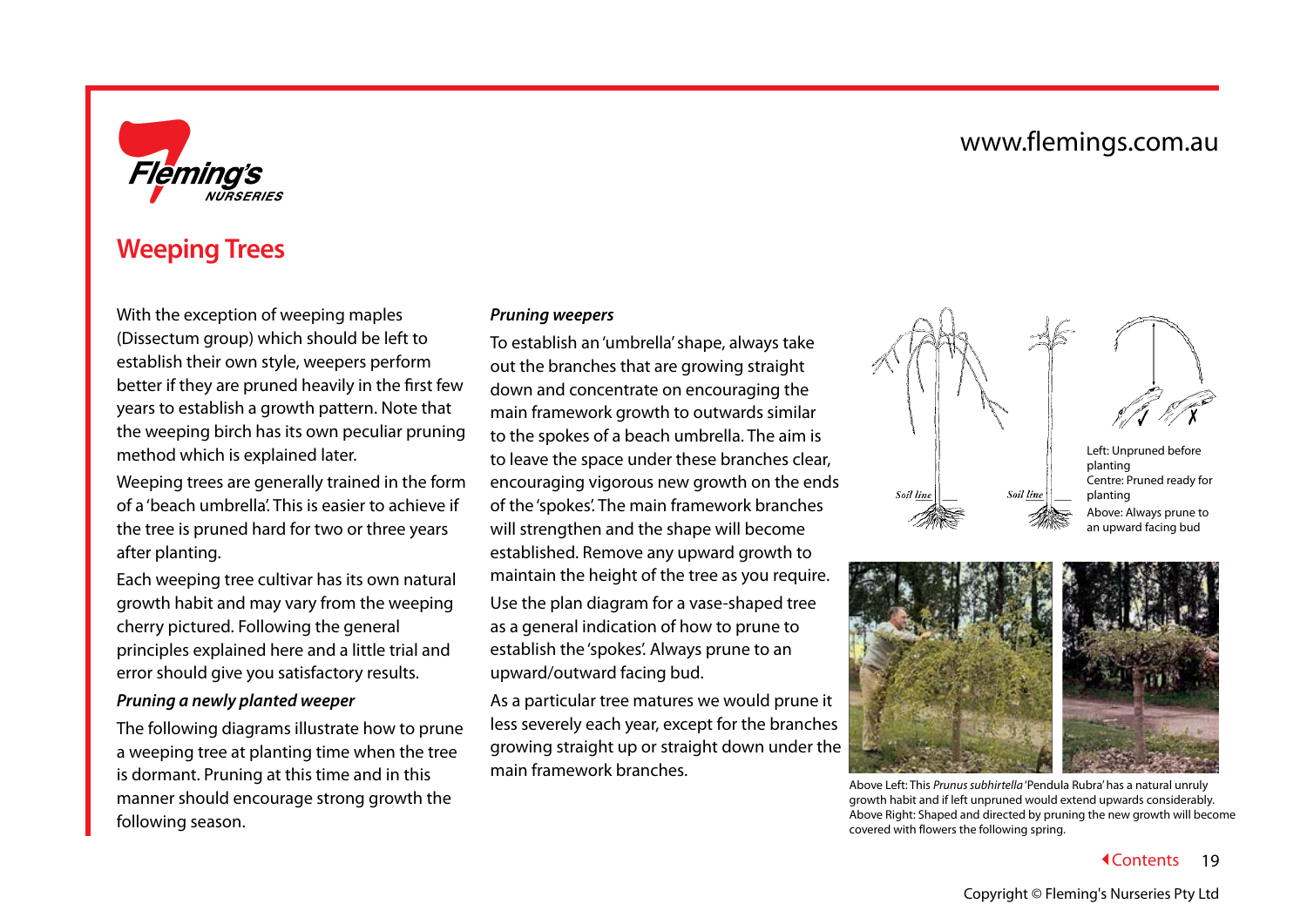

# <span id="page-21-0"></span>**Weeping Birch**

*Betula pendula* 'Youngii', the weeping birch, presents a slight variation to other weeping trees.

The existing branches usually have side laterals where the pruning cuts would normally be made. Each side lateral then has buds quite near the original branch facing in an 'odd' direction. Cut the main branch back to the lateral and then shorten the lateral back to a bud close to the main branch.